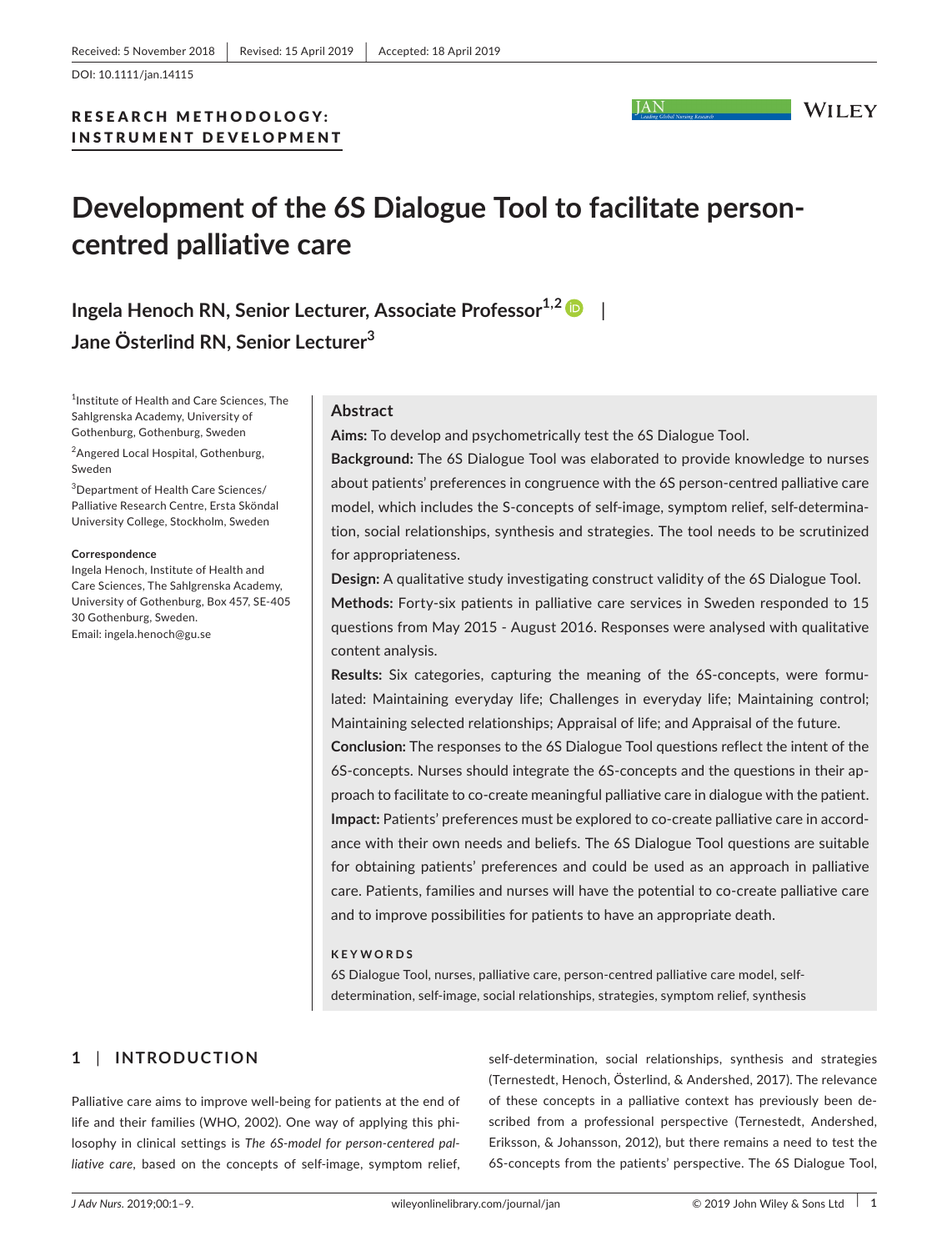consisting of questions related to the 6S‐concepts, has been elab‐ orated to concretize these concepts in daily encounters in palliative care. There is a need to explore whether these questions adequately reflect the meaning of the 6S‐concepts.

#### **1.1** | **Background**

The intent of palliative care and the 6S-model is to help patients to live as well as possible at the end of life and to die peacefully (Ternestedt et al., 2012). Although there are many conceptualizations of what a peace‐ ful death is, we focus on Weisman's concept of *appropriate death* (1988), which is characterized by awareness, acceptance, propriety and timeliness. Awareness and acceptance signifies that patients and families are aware of and accept the situation without losing hope. Propriety means to maintain consistency with the social values of the patient's commu‐ nity and to their personal values and self‐esteem, that is, to die one's own death and be able to plan and share decisions, which preserves dignity and autonomy. Timeliness signifies that death comes at an appropriate time and that the person is ready to die (Weisman, 1988). Weisman cate‐ gorized an appropriate death into six concepts: care, control, composure, communication, continuity and closure. These concepts were translated into six Swedish concepts and adapted for nursing (Rinell Hermansson, 1990) in the 6S-model, which was first applied in Sweden an inpatient clinic (Ternestedt, 1998). The 6S‐model has been used in care planning, documentation, evaluation of care and in the education of staff and has been adopted in different palliative care services in Sweden, Norway and Denmark. In Sweden, Registered Nurses (RNs) working in these ser‐ vices have, together with nurse researchers, established the 6S‐network with the aim of spreading and facilitating the use of the model. Scientific papers have been published on parts of the model (Dwyer, Hansebo, Andershed, & Ternestedt, 2011; Jeppsson & Thome, 2014; Ternestedt et al., 2002) as has a book about the entire model (Ternestedt et al., 2012; Ternestedt, Österlind, Henoch, & Andersen, 2012).

*The 6S‐model for person‐centred palliative care* is based on the notion that care is co‐created between the dying person, who con‐ tributes with experiences, knowledge, beliefs and preferences and professionals, who contribute with scientific knowledge and caring experiences. The 6S‐concepts represent different dimensions and care needs. *self‐image* concerns the patient's view of him/herself and his/her situation, inhabiting both a cognitive and an emotional component and is the obvious starting point for care. To be able to preserve self‐image and to live life as well as possible, optimal *symptom relief* is paramount. *self‐determination* reflects the pa‐ tient's psychological need to participate actively in one's own life and decisions. The *social relationships* concept reflects the patient's social needs of engaging in a community. *synthesis* and *strategies* reflect the patient's spiritual and existential needs, which could sig‐ nify reflecting on the life lived and the life ahead to be able to apply strategies and approaches in encountering one's own death. As the importance of each specific S‐concept varies over time, the nurse must be vigilant in responding to the patient's daily condition.

In the 6S‐network, there has been continuing discussions about the content and meaning of the 6S‐concepts and how they could be

interpreted and documented. It was suggested that the 6S‐concepts need to be concretized, to facilitate communication to patients, rel‐ atives and newly employed nurses. Therefore, the researchers in the network developed the 6S Dialogue Tool, consisting of questions to pose to the patients about their needs in relation to the specific S‐ concepts. The questions were modified in 6S‐network meetings in a process to establish face validity. The 6S Dialogue Tool is not in‐ tended to constitute a questionnaire; rather, it is a tool to help nurses to incorporate the 6S‐concepts in clinical practice, to create care in collaboration between the patient and the nurse. This approach might help the patient to live as well as possible at the end of life and to have an appropriate death. However, there is a need to explore whether the questions adequately reflect and could be used to elicit the theo‐ retical meaning of the S-concepts, that is, whether construct validity could be established and how patients respond to the questions.

# **2** | **THE STUDY**

#### **2.1** | **Aims**

The aim of the study was to develop and psychometrically test the 6S Dialogue Tool.

Research questions:

- What is the meaning of the patients' responses to the questions in the 6S Dialogue Tool?
- Is the meaning of the patients' responses to the questions in the 6S Dialogue Tool congruent with the intent of the 6S‐concepts?

# **3** | **METHODOLOGY**

This is a qualitative study with data collected with structured ques‐ tions in the 6S Dialogue Tool and answers in an open‐ended format. The first research question is reflected in the results section, where the results of analysis of the patients' responses are presented. It is crucial that the questions capture the content and meaning of each of the 6S‐concepts. By comparing patients' responses to the specific questions with the intention of the related S‐concept, we aimed to determine the construct validity of the questions. The second re‐ search question, about the congruence between the results and the 6S‐concepts is reflected in the discussion. Achieving construct valid‐ ity signifies that the questions are linked with the underlying theory and theoretical conceptualization (Polit & Beck, 2018), which is applicable in the present study in that it is explored if the 6S questions are linked to the theoretical meaning of the 6S‐concepts.

#### **3.1** | **Sample/Participants**

The patients were chosen with purposive sampling in order to include patients from different inpatient and outpatient specialized palliative care units in both rural and urban areas. Inclusion criteria were that the patient was admitted to palliative care and able to speak Swedish.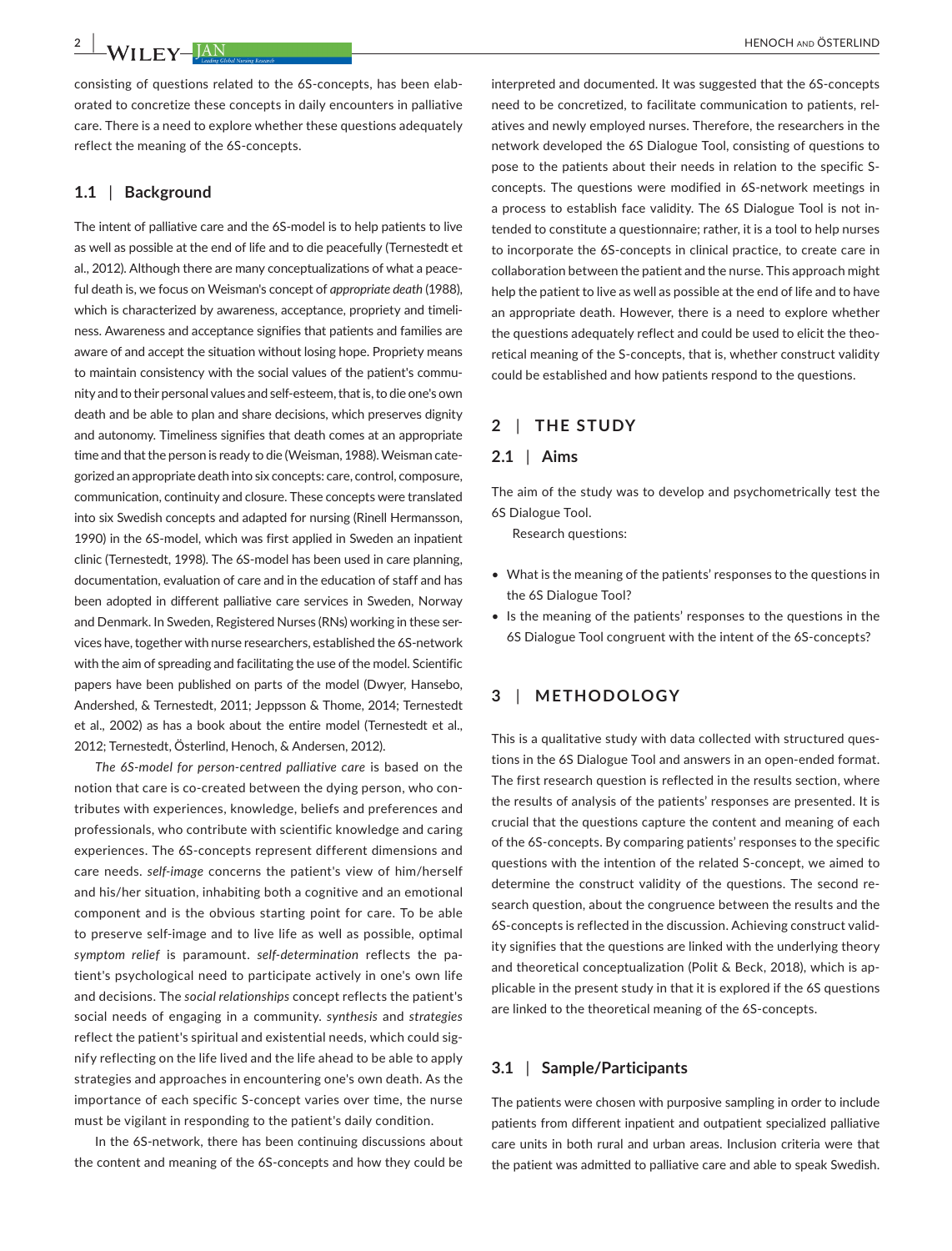TABLE 1 Overview of the 6S-concepts, original questions, categories, subcategories and revised questions

| 6S-Concepts             | <b>Original questions</b>                                                                                                                                                                                                                                            | Categories                           | <b>Subcategories</b>                                                                         | <b>Revised questions</b>                                                                                                                      |
|-------------------------|----------------------------------------------------------------------------------------------------------------------------------------------------------------------------------------------------------------------------------------------------------------------|--------------------------------------|----------------------------------------------------------------------------------------------|-----------------------------------------------------------------------------------------------------------------------------------------------|
| self-image              | 1. What do we need to know about you to<br>be able to adapt the care in accordance<br>with your needs?<br>2. What is important for you in everyday<br>life?                                                                                                          | Maintaining<br>everyday life         | • Protecting<br>routines<br>• Feeling worthy<br>and valued                                   | 1. What do we need to know about you to<br>be able to adapt the care in accordance<br>with your needs and preferences?                        |
| symptom relief          | 3. What do you find most distressing at<br>present?<br>4. How does your illness or symptoms af-<br>fect your everyday life?<br>5. What do you usually do to relieve the<br>symptoms?                                                                                 | Challenges in<br>everyday life       | • Practical issues<br>• Emotional<br>issues                                                  | 2. What do you find most distressing at<br>present?                                                                                           |
| self-determi-<br>nation | 6. What is important for you to decide on<br>in your care?<br>7. What do you want us as staff to help<br>with in your daily life?<br>8. If you cannot decide anymore, who can<br>decide in your place?                                                               | Maintaining<br>control               | • Protecting<br>integrity<br>• Participate in<br>care decisions<br>• Proxy decision<br>maker | 3. What is important for you to decide on<br>in your care?<br>4. If you do not decide for yourself, who<br>will make decisions in your place? |
| social<br>relationships | 9. Which people are especially important<br>to you?<br>10. How can we make it easier for you to<br>spend time with those you wish?                                                                                                                                   | Maintaining<br>selected<br>relations | • Preferred<br>relations<br>• Restricted<br>relations                                        | 5. Which people are especially important<br>to you?<br>6. How can we make it easier for you to<br>spend time with those you wish?             |
| synthesis               | 11. How do you think about life that has<br>been?<br>12. What has been important in your life?                                                                                                                                                                       | Appraisal of<br>life                 |                                                                                              | 7. What has been important in your life?                                                                                                      |
| strategies              | 13. How do you think about the time<br>ahead?<br>14. Is there anything you want to do, or<br>complete, a place you want to visit or<br>something you want to talk to your close<br>relatives about?<br>15. How can we contribute to the imple-<br>mentation of this? | Appraisal of<br>the future           |                                                                                              | 8. What do you think about the time<br>ahead?                                                                                                 |

Registered Nurses in the 6S‐network working in 10 units informed their patients about the study and asked whether they were willing to participate. The patients who agreed signed an informed consent form.

#### **3.2** | **Instrument**

The 6S Dialogue Tool included open‐ended questions that represent the 6S-concepts, elaborated by the 6S-network, distributed to patients from May 2015 ‐ August 2016. The distribution took place in two stages to be able to modify the questions. In the first stage, the nurses in the 6S-network posed the questions to 23 patients in palliative care (Table 1). These patients responded to three additional questions about the relevance of the questions, whether any ques‐ tion should be omitted and whether there was need for additional questions. After reading the responses from the patients, the 6S Dialogue Tool was discussed with the 6S‐network nurses again and some questions were reformulated, to be more relevant and better capture the intent of the 6S-concepts. After the revision of the questions, the 6S Dialogue Tool consisted of 15 questions. Then in the sec‐ ond stage, another 23 patients responded (Table 1). As the responses from the second group of 23 patients were similar to the first 23,

we assumed that we had reached data saturation. The patients had two options to complete it, some patients were able to complete the questions by writing themselves, while others needed support from the nurses, that is, the RN read the question, the patient responded and the RN documented the patient's answer verbatim.

# **3.3** | **Data analysis**

The responses were analysed with manifest qualitative content anal‐ ysis (Graneheim, Lindgren, & Lundman, 2017; Graneheim & Lundman, 2004). All responses were read several times and discussed. The analysis was performed in both deductive and inductive ways. In the deductive phase, responses were sorted into the 6S‐concepts as do‐ mains (Graneheim et al., 2017). In the inductive phase, within each S-concept, the text was divided into meaning units that were condensed. The condensed meaning units were labelled with codes. The codes were examined for similarities and differences and were then grouped into subcategories and categories. Through this process, codes, categories and subcategories were discussed between the au‐ thors until consensus was reached. The categories and subcategories are presented in the results section under each of the 6S‐concepts.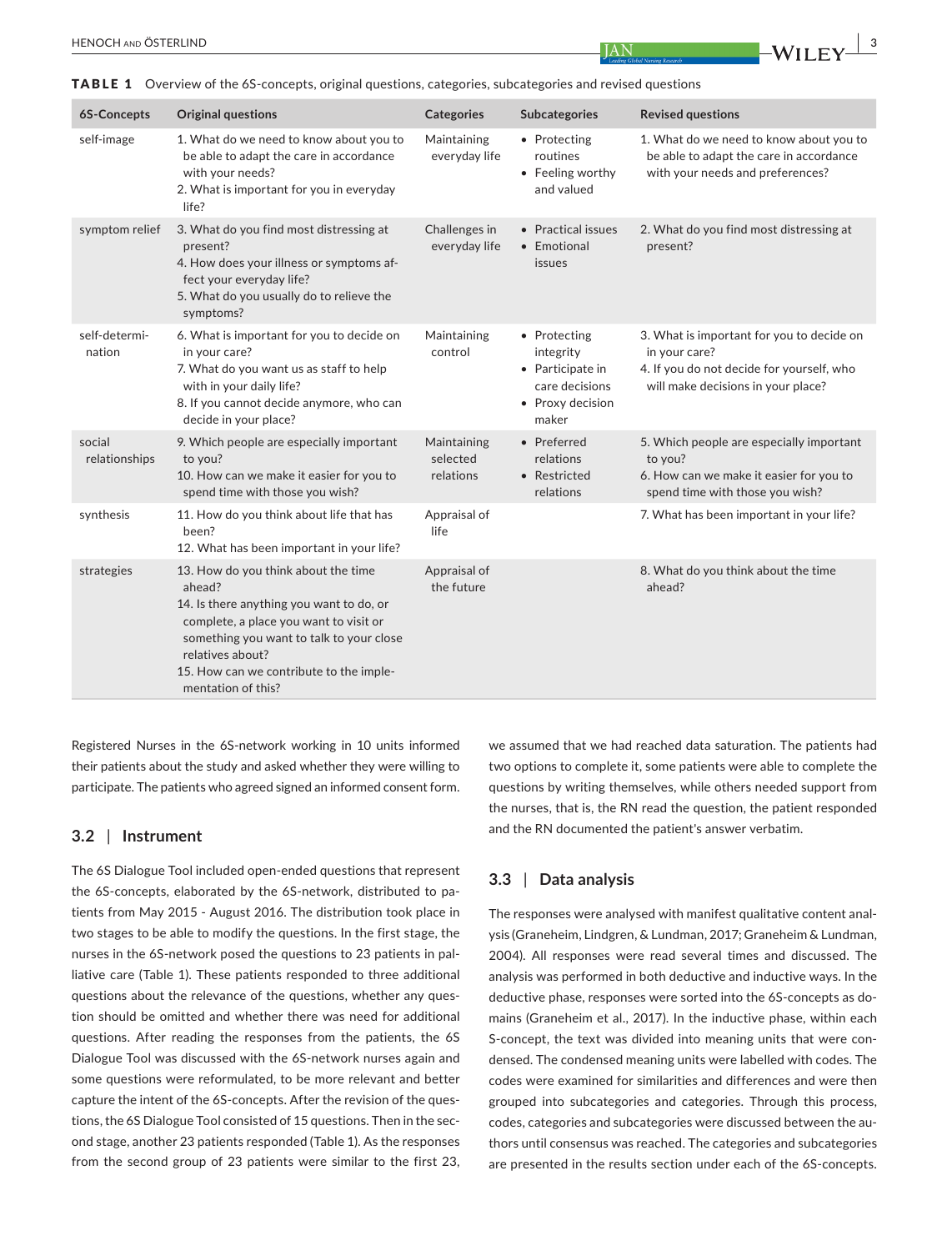The categories under each of the S-concepts are compared with the original intent of the 6S-concepts in the discussion section.

#### **3.4** | **Rigour**

Credibility in the present study was obtained by collecting data at 10 different settings across the country by different nurses. Despite coming from different contexts, the responses to the questions, the categories and subcategories were similar across the data (Lincoln & Guba, 1985). Through the analysis process, the codes, categories and subcategories were compared with each other and with the text in an iterative procedure. To illustrate similarities and differences, the categories are presented with quotes from different participants (Graneheim & Lundman, 2004). Dependability signifies the possibil‐ ity that data might change over time (Graneheim & Lundman, 2004; Lincoln & Guba, 1985), a factor, which has been taken into account in that data were collected over a period of 1 year, but we found no differences. Transferability relates to the possibility that the find‐ ings could be transferred to another context, which is dependent on how the study setting has been described. We promoted trans‐ ferability by presenting a clear and robust description of the par‐ ticipants, the research process and the findings, supported by rich quotations from the data (Graneheim & Lundman, 2004).

#### **3.5** | **Ethical considerations**

The Research Ethics Committee approval was obtained from the Regional Ethical Committee in Stockholm (Dnr. 2015/5:9).

# **4** | **RESULTS**

The sample consisted of 46 patients, 28 women and 18 men, in specialized palliative care, with a median age of 74 years, ranging between 35 and 90 years. The patients considered the questions relevant, advising that no question should be omitted, or no more additional ones included. The findings are presented for each spe‐ cific S-concept: self-image, symptom relief, self-determination, social relationships, synthesis and strategies.

#### **4.1** | **Self‐image**

The responses to the self-image questions were categorized into a main category; *maintaining everyday life*, which included both an emotional and cognitive component, supported by the two subcategories, *protecting routines* and *feeling worthy and valued*.

#### **4.1.1** | **Maintaining everyday life**

*Maintaining everyday* life could relate to the means to attain rest and peace, to eat delicious meals and to be surrounded by beautiful things and pleasant people. Maintaining everyday life was

sometimes difficult; when the illness overwhelmed and dominated, when they were not able to think clearly, when they felt drugged, or when they experienced themselves as an object*.*

*Protecting routines* was a subcategory indicating how patients aimed to achieve well‐being, while their routines could also be strenuous. Everyday life was limited and the activities needed to be adapted to match their present energy level. The illness caused worry and could be an obstacle for having a good day and some informants thought that their body was steering everyday life. By protecting routines, it was still possible to create well‐being and be curious about life. Protecting routines enabled a good life:

> Morning, flush after TPN [total parenteral nutrition]. Replace stomach bag. Meet friends for lunch, cinema, go to the concert hall regularly. (20)

*Feeling worthy and valued* was a very important subcategory and re‐ lationships with others was crucial for one's identity and for promoting feelings of being a person. In addition, when personal preferences for the healthcare provision or place of care were respected, these influ‐ enced whether the participant could feel valued. As expressed by one participant:

> I (and my native family) are academics and keen that all care is scientifically motivated and substantiated. (19)

One way of feeling validated as a person and to feel worthy was when the patient's wish to be autonomous, independent, to manage oneself and to have control of life was respected.

#### **4.2** | **Symptom relief**

symptom relief was categorized as *challenges in everyday life* with two subcategories; *practical* and *emotional issues*.

# **4.2.1** | **Challenges in everyday life**

*Practical issues* concerned symptoms, that is, dyspnoea, fatigue, itch‐ ing, pain, brain fatigue, cough, sleeping difficulties, dizziness, nausea, fever peaks, anxiety and bowel problems. The participants described the consequences related to being unable to do what one wishes, which could signify not being able to write, drive, go outdoors, or having a bad day the day after an activity and the participants some‐ times specified which symptoms were hindering them, that is, pain, fatigue, mobility or bowel issues, as one participant responded:

Difficult to participate in activities, since I need ac‐ cess to toilet because of the ostomy. (20)

*Emotional issues* could relate to their awareness of the illness and that it was incurable, distressing and created worry and depression. Others included feelings of insecurity, to be afraid of falling, or sud‐ denly being overwhelmed by pain.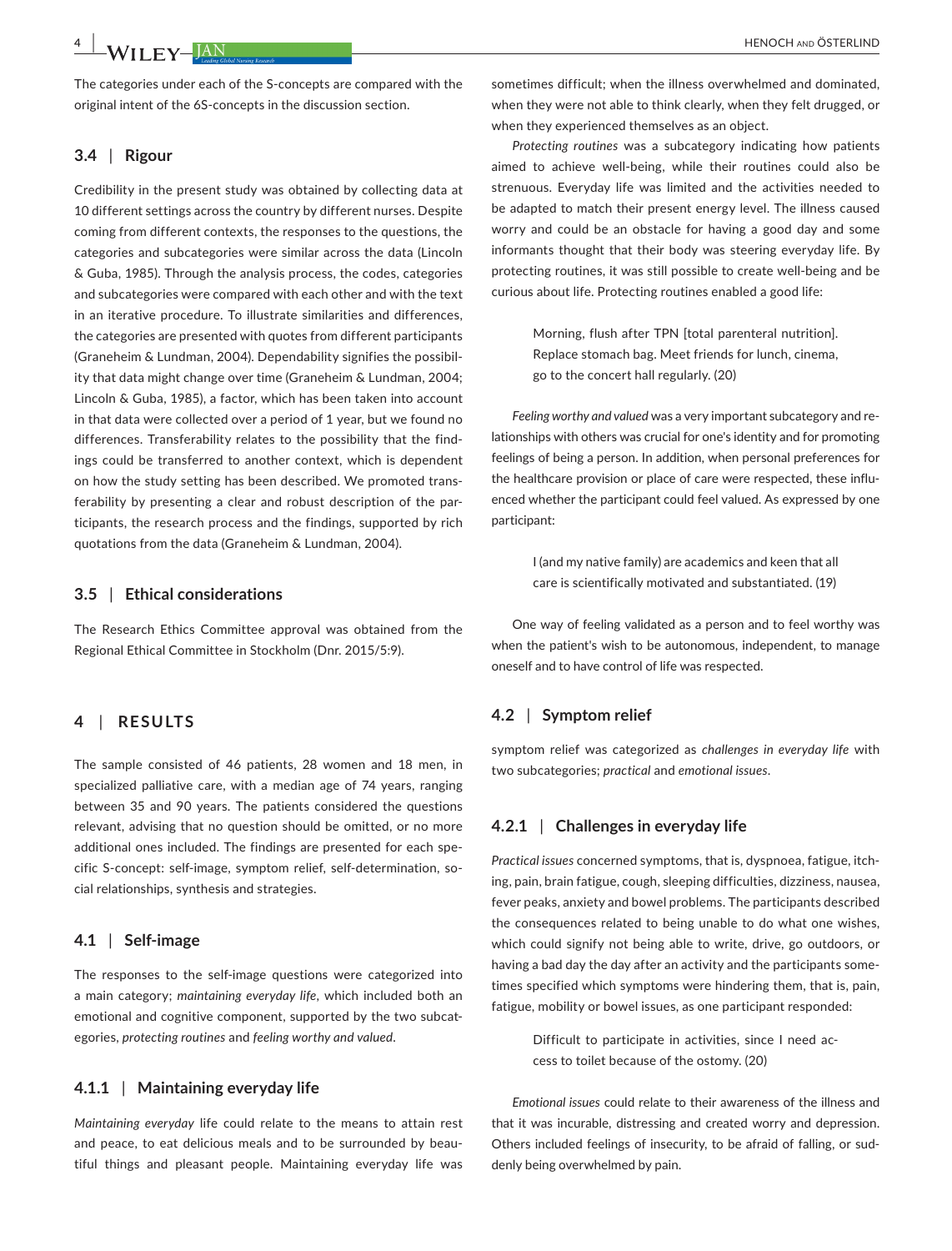Never feel safe, the symptoms come quickly and un‐ expectedly. The trouble consists of chest pain. The trouble often comes at night. (34)

To alleviate symptoms, the participants described taking several actions, for example, "*Going by wheel‐chair out in the garden and smok‐ ing a cigar" (18).* Other actions included self‐change of medication when they had side effects, changing eating habits, pursuing enjoyable activ‐ ities, having a massage, resting, distracting oneself, applying breathing regimes or receiving care.

#### **4.3** | **Self‐determination**

Being able to make decisions about everyday life brought a sense of control. The responses to the questions about self‐determination were categorized into a main category, *maintaining control and* three subcategories; *protecting integrity, participation in care decisions and proxy decision maker.*

### **4.3.1** | **Maintaining control**

*Protecting integrity* related to daily routines. The participants wanted to live as normal a life as possible and to maintain their habits, such as hobbies, budgeting and cooking. It was important to be able to take care of their personal hygiene for as long as possible. They worried about when they would no longer be able to care for themselves. Some participants managed their hygiene with support from family and friends. Being independent was crucial; being forced to ask for help was difficult. One patient expressed that "*it felt humiliat‐ ing to ask for help*" (11).

It was important to *participate in care decisions* on different lev‐ els. Some participants were keen to make decisions about most matters, such as medication, permission to leave the ward or to ter‐ minate dialysis. Other participants wanted to have an open dialogue with healthcare professionals about the disease, its treatments, about what had happened and what was planned. They needed to be respected in the decision-making process. However, some participants wanted to leave the decisions to the healthcare professionals. Some wanted healthcare professionals to help with "*what I need for a decent quality of life*" (45).

Concerning the *proxy decision maker* category, some participants had indicated who should be their proxy when they were no longer able to make decisions. Some took for granted that their relatives should make decisions, but, for others, only the healthcare profes‐ sionals were assigned this role.

### **4.4** | **Social relationships**

The main category within social relationships was *maintaining se‐ lected relationships*, with the subcategories; *preferred relationships* and *restricted relationships*.

#### **4.4.1** | **Maintaining selected relationships**

Relationships mostly concerned those with family and friends, but also those with healthcare professionals. Some relationships were valued more than others.

*Preferred relationships* were characterized by allowing for open communication, that these relationships enriched the patient's life in different ways, offered security and made the patient feel protected. These could be facilitated by being cared for at home or in a hospice, where relatives could stay overnight. Other facilitators in‐ cluded access to the transportation service, a transportable oxygen supply, symptom relief or help to change the ostomy bandage before meeting with friends. The patients thought that they did not need many individual relationships, but that those they did have should be of good quality. The relationships could even be improved during illness: "*We have a much better relationship now when I have told about the disease*" *(41)*.

*Restricted relationships* signified that the illness was always pres‐ ent, which influenced relationships and the potential that some were not helpful. Being ill could evoke feelings of being a burden and some relationships were not appreciated:

> All the children are fully booked. My husband is busy with me. Have many friends who want to come, but some give me nothing (9)

They wanted to meet with others, depending on their physical condition, but sometimes did not have the strength and could need support from nurses to restrict visits.

## **4.5** | **Synthesis**

The main category of synthesis concerned *appraisal of life*, including both good and difficult memories from life.

# **4.5.1** | **Appraisal of life**

The good life signified thoughts about how life had been, which was described as being diverse, but most described life as having been good or even wonderful with good memories. They appreciated having a family and been healthy before the disease:

> Having children. To be reasonably healthy. To be mar‐ ried and lived in houses (21)

It was important to be able to summarize and have an overview. Appreciating aesthetics in life was also one part of having a good life. A good life also signified personal characteristics, for example, being true to oneself, being honest, responsible, generous, curious and re‐ sponsive and having a moral outlook and not regretting anything. For some patients, the past was very important, while, for others, the present was more important. Dialogues and relations were important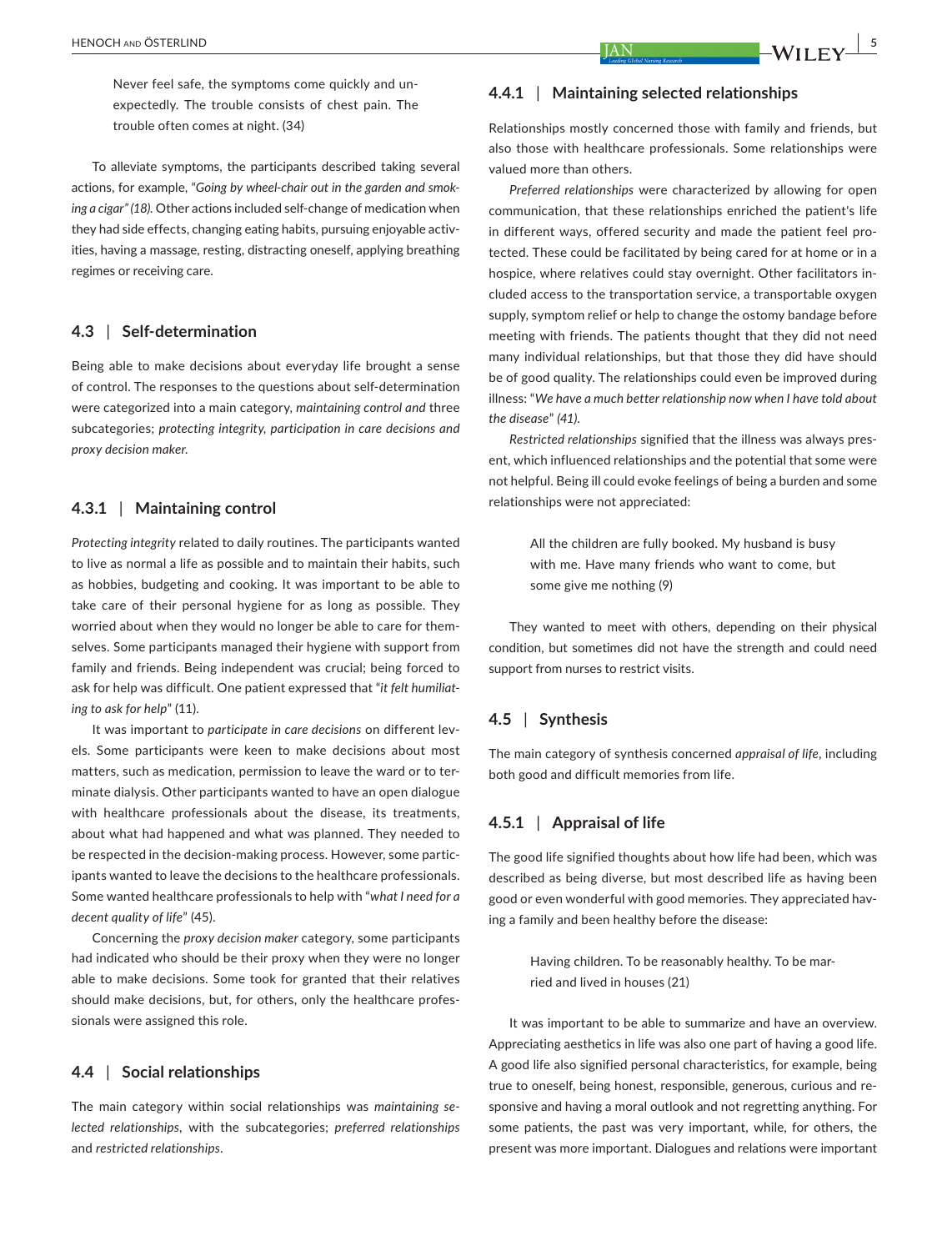parts of life and the patients were keen to share memories and stories with relatives. Sharing experiences and leaving things to relatives was very important:

> Photos, travel memories, genealogy results, etc. my wife has taken care of. My youngest son has the login to my computer with password. (30)

The difficulties in life mostly concerned how the disease has characterized life from the time of diagnosis and how it overcame life for some of the participants. Some mentioned having bad memories from early childhood and tried not to think about them:

> Strange that what was bad during the childhood and adolescence comes back in so clear, hard memories now, so many years afterwards. (36)

For some patients, life could be good in spite of the disease, if they received adequate help.

### **4.6** | **Strategies**

The strategies category related to a tension in the participants' *ap‐ praisal of the future* and included both having confidence in the fu‐ ture and viewing the future as uncertain and limited.

# **4.6.1** | **Appraisal of the future**

Having confidence in the future was shown as having a positive outlook and plans for the future. One patient was knitting sweaters for the children, while others wanted to go on a boat trip, visit a garden centre, go painting in Tuscany, or travel abroad with their children to meet rela‐ tives. However, some patients said that they were very ill and did not have any plans, although they wished to be seen as worthy until death:

> Wish to keep a dignity in my life even the absolute last time. (19)

Others wanted to complete a project, such as writing a story of a parent's life, complete the renovation of a kitchen or plan one's own funeral. Some patients told about having hope; in the long perspective to get rid of cancer and to have better health; and in the short to be pain‐free. Care from others was considered very helpful. The efforts of healthcare professionals could facilitate them completing some of these tasks.

Having an uncertain and limited future could signify an aware‐ ness of the limited future and a hope that the time would pass quickly: *"I have no future. Want to stay here"* (22). The disease was setting the limits for the patients and it was not a good idea to plan anything:

> I have realized the fact that everything I have planned for this year and beyond I can forget. (30)

This uncertainty was expressed in that, on some days, death was present and on others, the patient was more hopeful.

## **5** | **DISCUSSION**

In the present study, we used patient data to develop categories that delineate the 6S‐concepts in more detail and align them with the framework in the 6S‐model. The findings are like earlier re‐ search and frameworks in palliative care. This could be shown in that three of the categories related to the 6S‐concepts concerned maintaining certain aspects, that is, everyday life, control and good relationships. This finding is in line with Weisman's (1988) idea of an appropriate death, of which the notion of propriety signifies main‐ taining consistency with the individual's personal values and to die one's own death. This is also consistent with the WHO's (2002) defi‐ nition of palliative care. A good life at the end of life can be achieved when the ill person and the healthcare professional co-create the care in a genuine dialogue, in the spirit of Buber (1958). As there exists no standard to compare the 6S Dialogue Tool questions with, the findings from the present study are discussed in relation to find‐ ings from others' research, to justify the questions.

## **5.1** | **Self‐image and everyday life**

The question that intended to cover self‐image resulted in the category *Maintaining everyday life*. Everyday life could be considered important to maintaining self‐image and identity in palliative care. According to Nordenfelt (2009), identity and dignity are closely related. Dignity therapy has been developed in Canada and is considered a way of eliciting the personhood in palliative care (Chochinov et al., 2015). To this aim, a Patient Dignity Question (PDQ) was developed, tested for feasibility (Johnston, Gaffney, Pringle, & Buchanan, 2015) and pilot tested (Johnston, Pringle, et al., 2015). The PDQ is worded "what do I need to know about you as a person to take the best care of you that I can?" (Johnston, Gaffney, et al., 2015, p. 71), which is similar to the question in the 6S Dialogue Tool to illuminate self‐image. This question also applies to the category, *Maintaining everyday life*, in that healthcare professionals strive to adapt the care they give to the person's life and preferences. When the illness progresses, everyday life could be dif‐ ficult to maintain, but it is important to be asked for one's view.

#### **5.2** | **Distressing challenges**

The responses to the question about symptom relief concerned the *Challenges in everyday life* that the symptoms caused. The patients described distressing symptoms and consequences that accompany them, aligning with the current symptom research that acknowl‐ edges that symptom experience is multidimensional (Humphrey et al., 2014; Lenz & Pugh, 2014). Another aspect of symptom expe‐ rience is the meaning assigned to a symptom (Armstrong, 2003), which could be linked to illness awareness. According to Weisman (1988), awareness, hope and meaning are essential elements when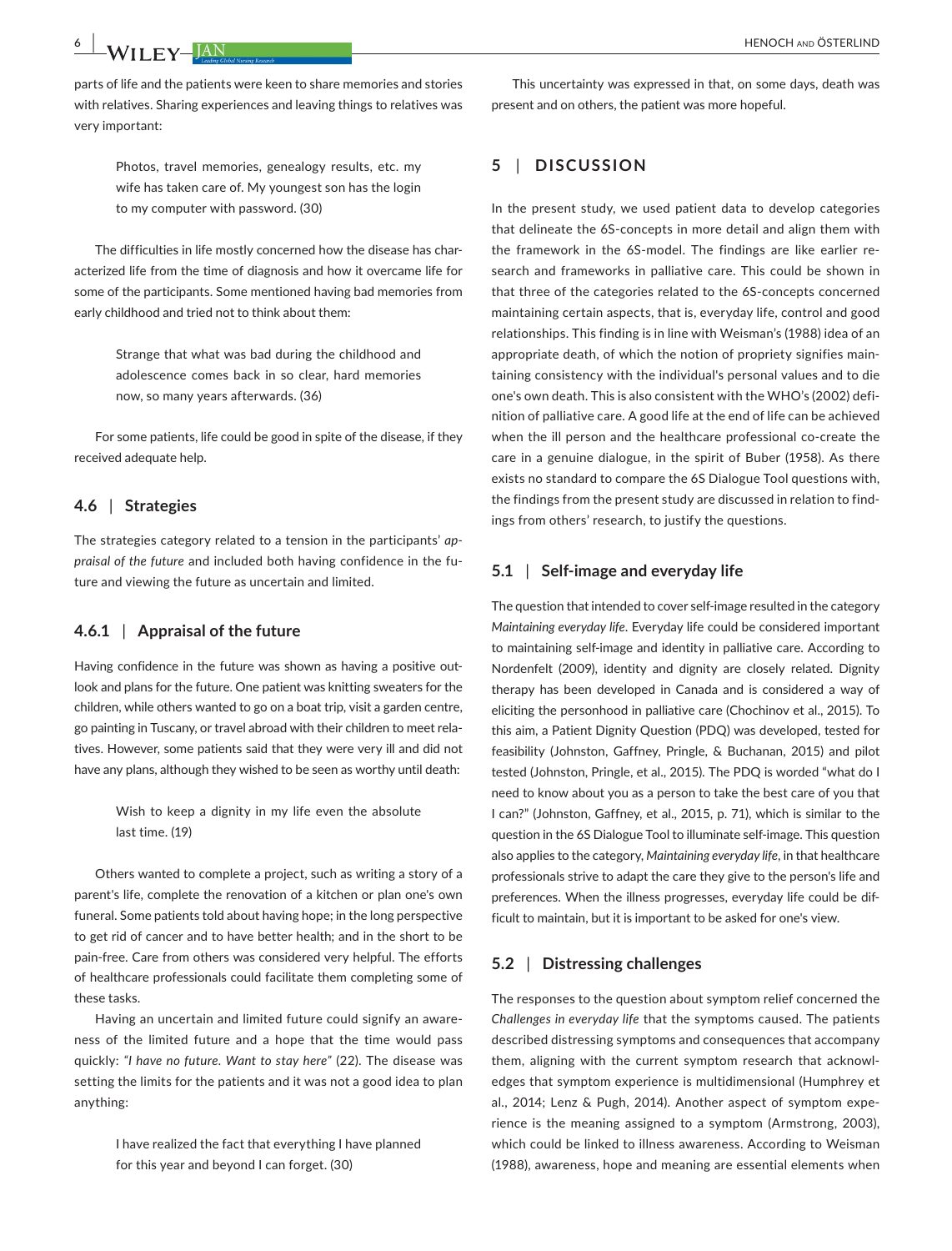patients and families confront end-of-life problems. The question used to acknowledge symptom relief was: "What do you find most distressing at present?" This question has been used in ear‐ lier research to gain knowledge about what is most distressing for patients living with lung cancer (Tishelman, Lovgren, Broberger, Hamberg, & Sprangers, 2010) and patients admitted to hospitals (Fridh et al., 2015). Both patients affected by lung cancer and hospi‐ talized patients responded with descriptions of their life situations. However, in the present study, symptoms and issues closely related to symptoms came up in the responses. The question about what is most distressing is appropriate, as healthcare professionals should prioritize the most distressing symptoms.

### **5.3** | **Control and decisions**

The self‐determination responses led to the category *Maintaining control*. Participation in care discussions was categorized by Sahlberg‐Blom Ternestedt and Johansson (2000) into how the pa‐ tient could be self‐determining, codetermining, delegating or not participating, which is congruent with the results from the present study. When self-determination is handed over to others, it is important for all parties to know who is going to be the proxy decision maker and whether that person is aware of the patient's preferences (Bollig, Gjengedal, & Rosland, 2016). To be informed about the per‐ son's preferences about self‐determination, there is a need for two questions; one about the person's preferences about decisions and one about who will be the potential proxy decision maker, as there is a need for the patient to trust this person.

#### **5.4** | **A desired fellowship**

The social relationships questions relate to important persons, as defined by the patient, which is in line with the category *Maintaining selected relationships*. The WHO definition of palliative care includes families and friends as being important to the provision of good pallia‐ tive care (2002). In palliative care, there is a risk that the ill person could be dependent on family members. In today's society, independence is emphasized, thus dependency could be perceived as something negative, but could, on the other hand, help to find peace in dependence at the end of life (Eriksson & Andershed, 2008). Patients have been found to miss their earlier independence and everyday life is characterized by waiting (Osterlind, Ternestedt, Hansebo, & Hellstrom, 2017), which could be regarded as the existential loneliness that people sometimes experience when confronted with their own death (Sand & Strang, 2006; Yalom, 1980). The questions about social relations are congru‐ ent with the intent of social relationships in that there is both longing for confirmation and a wish to choose one's company.

#### **5.5** | **Storytelling**

The question related to synthesis about important things in life, resulted in the category *Appraisal of life*, which concerns to reflect over one's life and this could be made by telling the story of one's life. A life story can be used as a prerequisite for providing per‐ son-centred care and to guide the caregiver to better understand patients (Ekman et al., 2011). Based on the story, healthcare staff can formulate goals for care that align with the patient's needs and values (Weisman, 1988). The life story is created in the moment it is told and changes over time, depending on how it grows, what response the narrator receives and in what situation the story is told. Being flexible and adapting to the patient's pace is a central starting point to promote the patient's ability to preserve his/her self. 1985) described how a person could make sense of his/her life, which implies that the question about what has been impor‐ tant in life is congruent with the meaning of the synthesis concept.

#### **5.6** | **Life ahead**

The question about strategies resulted in the category *Appraisal of the future*. When facing death, the future is limited, but, according to Weisman (1988), it is important to be aware of the situation without losing hope. At the end of life, functions decrease and dependency on others for care and concern increases. *Attitude values* become impor‐ tant in an extreme situation that cannot be changed (Frankl, 1985) and can be described as the attitude that a person has towards something inevitable. An encounter with one's own death is such an example, but, according to Frankl (1985), it is possible to deal with difficult suf‐ fering with the help of one's attitudes. Yalom (1980) describes feelings of guilt, in that a person has made choices in life that have become detrimental, either for himself or for others. In the light of the synthe‐ sis, a person can become aware of how life has been lived until now and how to change things for the life remaining (Weisman, 1988). This could be achieved by being reconciled with things that went wrong, or by repairing relationships. The question, "What do you think of the time ahead", could be appropriate to gain knowledge about what the person feels obliged to deal with and how healthcare professionals might facilitate this.

In summary, the responses to the questions in the 6S Dialogue Tool illuminate the intent of the 6S‐concepts and could be regarded as being well in line with the theoretical assumptions of the 6S‐ model. The 6S Dialogue Tool has been developed as a questionnaire, but the intent was that nurses should integrate the concepts and the questions in a caring approach, to be able to take part of the patient's view of the situation and to plan and co-create palliative care in a dialogue with the patient. This could increase the possibility for an appropriate death for the person (Weisman, 1988).

#### **5.7** | **Strengths and limitations**

A strength of the study is that, although data were collected in different parts of Sweden and in different settings, there were no discrepancies between the participants' answers. Limitations concern the small sample and the lack of gold standard to justify the 6S‐concepts. It could be a limitation that we did not explore the patients' understanding of the 6S‐concepts, which might have contributed to more in depth responses. However, our intent was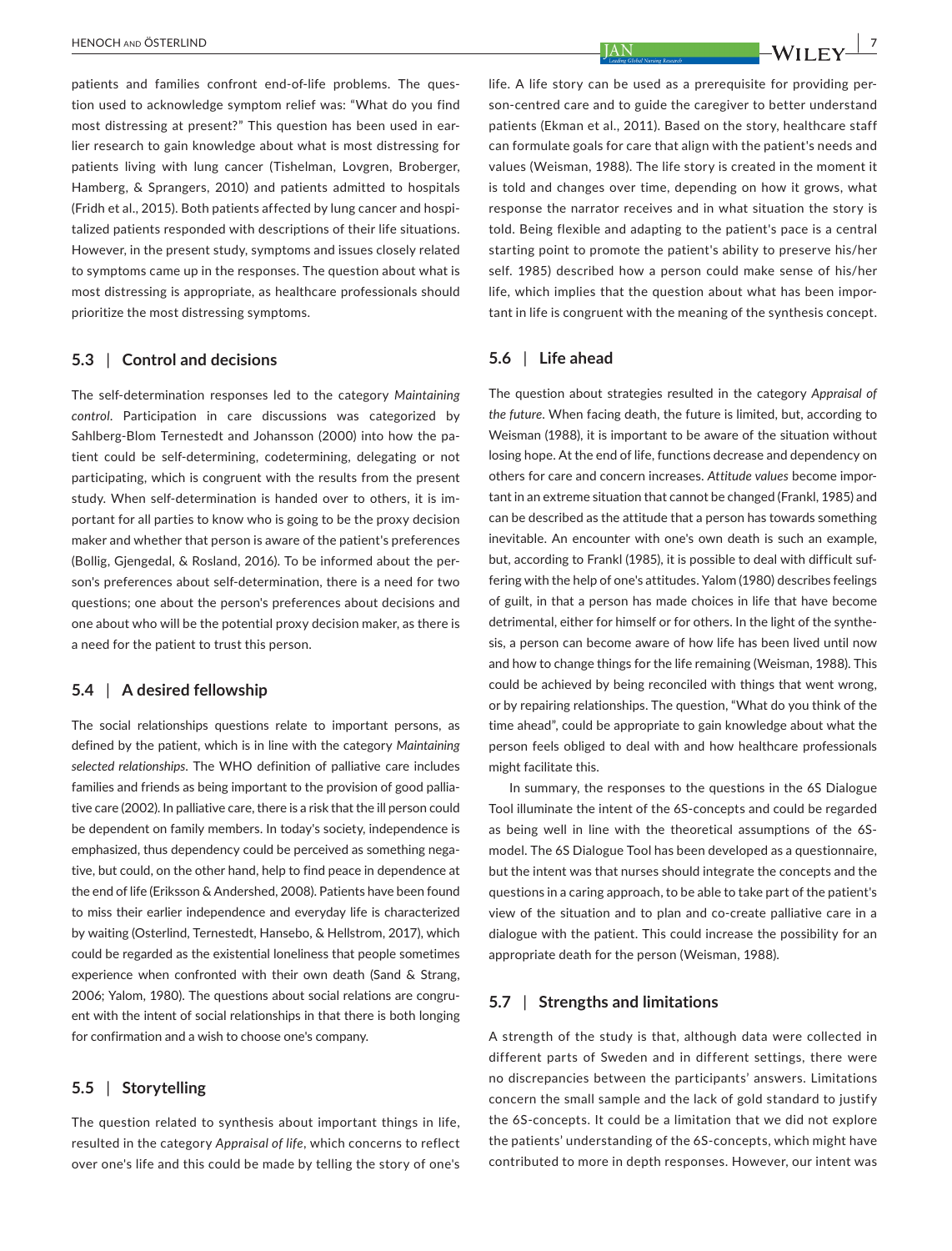to explore whether the meaning of the 6S‐concepts could be captured with the 6S Dialogue Tool. The present study describes the development of the 6S Dialogue Tool in accordance to CASP (Critical Appraisal Skills Programme, 2018), which could be an im‐ portant contribution for patients in palliative care.

# **6** | **CONCLUSION**

The responses to the 6S Dialogue Tool questions reflect some aspects of the meaning of the 6S‐concepts. The 6S Dialogue Tool will help nurses to co-create care in line with the patient's values and beliefs, influenced by the 6S‐model for person‐centred palliative care. To illuminate the patients' preferences in pallia‐ tive care, nurses need to be trained to use the 6S Dialogue Tool with caution, in that it is intended to be an approach where the patient is regarded as a unique person. The 6S Dialogue tool has the potential to provide healthcare professionals with knowl‐ edge that need to be considered when planning for palliative care with the patients, for example, how everyday life, control and relationships could be maintained, which symptoms that are most challenging and how life could be understood. Although the 6S‐model and the 6S Dialogue Tool have been developed for use in palliative care, the approach could be applicable in other settings and aligns with the principles of high-quality nursing care. Healthcare structure need to be designed to facilitate genuine dialogues between patients and nurses. Further studies are needed to explore the validity in other care settings and in various cultures.

#### **ACKNOWLEDGEMENTS**

Thanks to the patients and the nurses in the Swedish 6S‐network.

#### **CONFLICT OF INTEREST**

There are no conflicts of interest.

#### **AUTHOR CONTRIBUTIONS**

All authors have agreed on the final version and meet at least one of the following criteria (recommended by the ICMJE [[http://www.](http://www.icmje.org/recommendations/) [icmje.org/recommendations/](http://www.icmje.org/recommendations/)]):

- substantial contributions to conception and design, acquisition of data or analysis and interpretation of data;
- drafting the article or revising it critically for important intellec‐ tual content.

#### **ORCID**

*Ingela Henoch* <https://orcid.org/0000-0002-1987-5419>

#### **REFERENCES**

- Armstrong, T. (2003). Symptom experience: A concept analysis. *Oncology Nursing Forum*, *30*(4), 601–606.
- Bollig, G., Gjengedal, E., & Rosland, J. H. (2016). They know!—Do they? A qualitative study of residents and relatives views on advance care planning, end‐of‐life care and decision‐making in nursing homes. *Palliative Medicine*, *30*(5), 456–470. [https://doi.org/10.1177/02692](https://doi.org/10.1177/0269216315605753) [16315605753](https://doi.org/10.1177/0269216315605753)
- Buber, M. (1958). *I and thou* (R. G. Smith Trans.). New York, NY: Scribner. Chochinov, H. M., McClement, S., Hack, T., Thompson, G., Dufault, B., & Harlos, M. (2015). Eliciting personhood within clinical practice: Effects on patients, families and health care providers. *Journal of Pain and Symptom Management*, *49*(6), 974–980, e972. [https://doi.](https://doi.org/10.1016/j.jpainsymman.2014.11.291) [org/10.1016/j.jpainsymman.2014.11.291](https://doi.org/10.1016/j.jpainsymman.2014.11.291)
- Critical Appraisal Skills Programme (2018). *CASP qualitative checklist*. Retrieved from [https://casp-uk.net/wp-content/uploads/2018/01/](https://casp-uk.net/wp-content/uploads/2018/01/CASP-Qualitative-Checklist-2018.pdf) [CASP-Qualitative-Checklist-2018.pdf](https://casp-uk.net/wp-content/uploads/2018/01/CASP-Qualitative-Checklist-2018.pdf)
- Dwyer, L.‐L., Hansebo, G., Andershed, B., & Ternestedt, B.‐M. (2011). Nursing home residents' views on dying and death: Nursing home employee's perspective. *International Journal of Older People Nursing*, *6*(4), 251–260. <https://doi.org/10.1111/j.1748-3743.2010.00237.x>
- Ekman, I., Swedberg, K., Taft, C., Lindseth, A., Norberg, A., Brink, E., … Sunnerhagen, K. S. (2011). Person‐centered care—ready for prime time. *European Journal of Cardiovascular Nursing*, *10*(4), 248–251. <https://doi.org/10.1016/j.ejcnurse.2011.06.008>
- Eriksson, M., & Andershed, B. (2008). Care dependence: A struggle to‐ ward moments of respite. *Clinical Nursing Research*, *17*(3), 220–236. <https://doi.org/10.1177/1054773808320725>
- Frankl, V. E. (1985). *Man's search for meaning*. New York, NY: Simon and Schuster.
- Fridh, I., Kenne Sarenmalm, E., Falk, K., Henoch, I., Ohlen, J., Ozanne, A., & Jakobsson Ung, E. (2015). Extensive human suffering: A point prevalence survey of patients' most distressing concerns during in‐ patient care. *Scandinavian Journal of Caring Sciences*, *29*(3), 444–453. <https://doi.org/10.1111/scs.12148>
- Graneheim, U. H., Lindgren, B. M., & Lundman, B. (2017). Methodological challenges in qualitative content analysis: A discussion paper. *Nurse Education Today*, *56*, 29–34.<https://doi.org/10.1016/j.nedt.2017.06.002>
- Graneheim, U. H., & Lundman, B. (2004). Qualitative content analysis in nursing research: Concepts, procedures and measures to achieve trustworthiness. *Nurse Education Today*, *24*(2), 105–112. [https://doi.](https://doi.org/10.1016/j.nedt.2003.10.001) [org/10.1016/j.nedt.2003.10.001](https://doi.org/10.1016/j.nedt.2003.10.001)
- Humphreys, J., Janson, S., Donesky, D., Dracup, K., Lee, K. A., & Puntillo, K. … The University of California, School of Nursing Symptom Management Faculty Group (2014). Theory of symptom manage‐ ment. In M. J. Smith, & P. R. Liehr (Eds.), *Middle range theory for nursing* (3rd ed.) (pp. 141–164). New York, NY: Springer Publishing Company.
- Jeppsson, M., & Thome, B. (2014). How do nurses in palliative care perceive the concept of self‐image? *Scandinavian Journal of Caring Sciences*, *29*(3), 454–461. <https://doi.org/10.1111/scs.12151>
- Johnston, B., Gaffney, M., Pringle, J., & Buchanan, D. (2015). The person behind the patient: A feasibility study using the Patient Dignity Question for patients with palliative care needs in hospital. *International Journal of Palliative Nursing*, *21*(2), 71–77. [https://doi.](https://doi.org/10.12968/ijpn.2015.21.2.71) [org/10.12968/ijpn.2015.21.2.71](https://doi.org/10.12968/ijpn.2015.21.2.71)
- Johnston, B., Pringle, J., Gaffney, M., Narayanasamy, M., McGuire, M., & Buchanan, D. (2015). The dignified approach to care: A pilot study using the patient dignity question as an intervention to enhance dig‐ nity and person‐centred care for people with palliative care needs in the acute hospital setting. *BMC Palliative Care*, *14*, 9. [https://doi.](https://doi.org/10.1186/s12904-015-0013-3) [org/10.1186/s12904-015-0013-3](https://doi.org/10.1186/s12904-015-0013-3)
- Lenz, E., & Pugh, L. (2014). Theory of unpleasant symptoms. In M. J. Smith & P. R. Liehr (Eds.), *Middle range theory for nursing* (3rd ed.) (pp. 165–195). New York, NY: Springer Publishing Company.